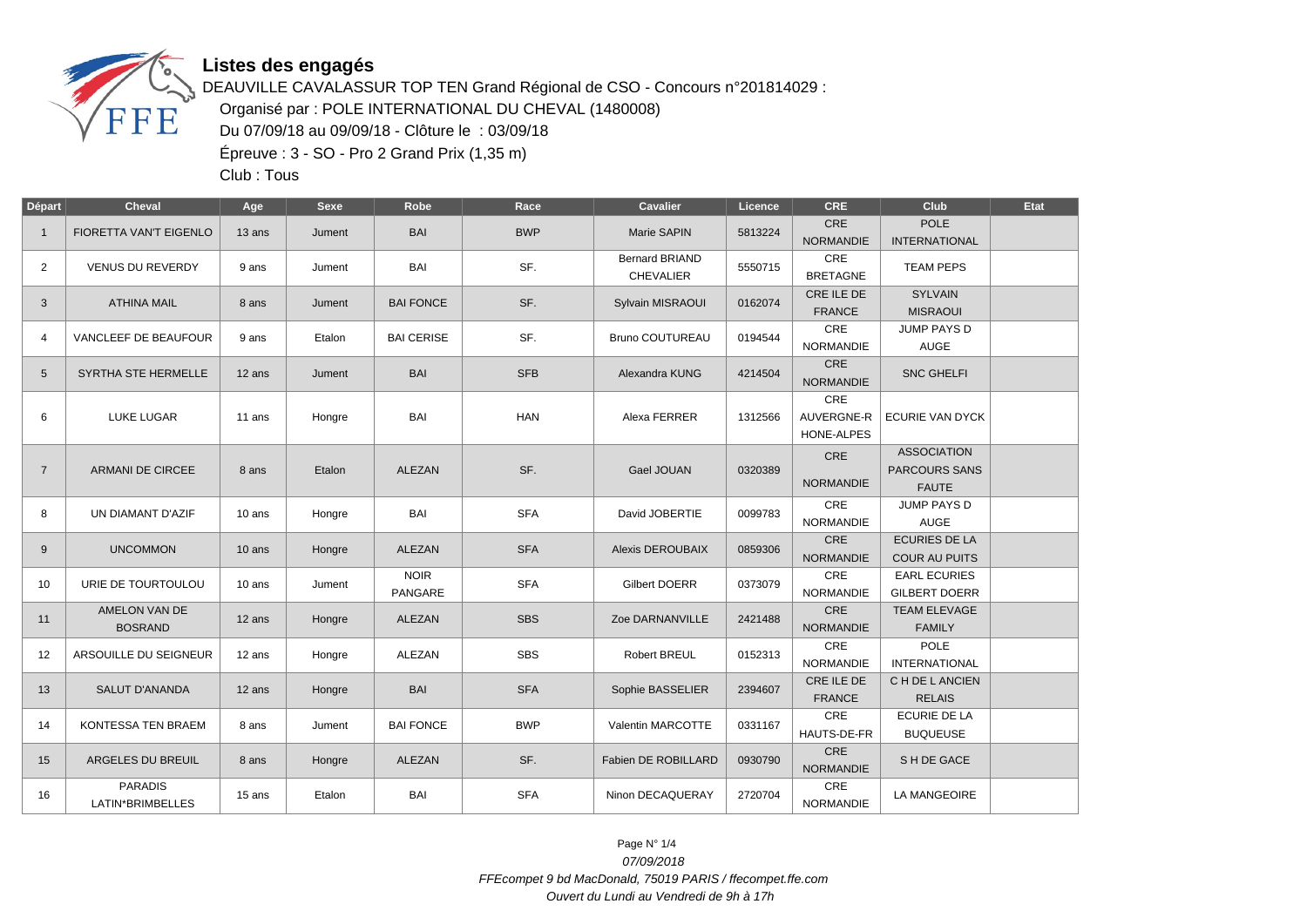

| <b>Départ</b> | <b>Cheval</b>                           | Age    | <b>Sexe</b> | Robe          | Race       | <b>Cavalier</b>                           | Licence | <b>CRE</b>                     | Club                                                     | Etat |
|---------------|-----------------------------------------|--------|-------------|---------------|------------|-------------------------------------------|---------|--------------------------------|----------------------------------------------------------|------|
| 17            | ANCRE DE CHINE                          | 8 ans  | Jument      | <b>GRIS</b>   | SF.        | <b>Clement BOULANGER</b>                  | 0933613 | <b>CRE</b><br><b>NORMANDIE</b> | <b>TEAM PEPS</b>                                         |      |
| 18            | <b>ULGAR MAIL</b>                       | 10 ans | Etalon      | <b>GRIS</b>   | <b>SFA</b> | Armand MALLET                             | 2065066 | CRE<br><b>NORMANDIE</b>        | <b>ECURIES DU</b><br><b>BESSIN</b>                       |      |
| 19            | <b>ALAMEME</b>                          | 8 ans  | Jument      | <b>ALEZAN</b> | SF.        | Pauline JOUANNETEAU                       | 0514561 | CRE<br>HAUTS-DE-FR             | <b>HARAS DE</b><br><b>VILLERS</b>                        |      |
| 20            | <b>VODKA DU BARQUET</b>                 | 9 ans  | Hongre      | BAI           | <b>SF</b>  | Emilie PAILLOT                            | 4648977 | CRE<br><b>NORMANDIE</b>        | <b>SNC GHELFI</b>                                        |      |
| 21            | VI AYE PY D'AZ                          | 9 ans  | Jument      | <b>BAI</b>    | SF.        | Marine LEBAS                              | 3092311 | CRE<br><b>NORMANDIE</b>        | ACF                                                      |      |
| 22            | VOYOU DU BOBOIS                         | 9 ans  | Hongre      | BAI           | SF.        | <b>Flore GIRAUD</b>                       | 2523437 | CRE<br><b>NORMANDIE</b>        | POLE<br><b>INTERNATIONAL</b>                             |      |
| 23            | <b>VAUBAN DE STE</b><br><b>HERMELLE</b> | 13 ans | Etalon      | <b>GRIS</b>   | <b>SBS</b> | Rudy COCK                                 | 0073353 | CRE<br><b>NORMANDIE</b>        | SNC GHELFI                                               |      |
| 24            | <b>VALINE DE PREUILLY</b>               | 9 ans  | Jument      | <b>ALEZAN</b> | SF.        | Benjamin<br><b>GRANDJACQUES</b>           | 0442541 | CRE<br><b>NORMANDIE</b>        | <b>SCEA HARAS DU</b><br>LOUP                             |      |
| 25            | <b>VIP DE LA ROQUE</b>                  | 9 ans  | Hongre      | <b>BAI</b>    | <b>CS</b>  | Michel HECART                             | 0044541 | CRE<br><b>NORMANDIE</b>        | C E DE VIARMES                                           |      |
| 26            | AL CAPONE BRUYERES                      | 8 ans  | Hongre      | BAI           | SF.        | Marie SAPIN                               | 5813224 | CRE<br><b>NORMANDIE</b>        | <b>POLE</b><br><b>INTERNATIONAL</b>                      |      |
| 27            | BOND JAMESBOND DE<br><b>HAY</b>         | 7 ans  | Etalon      | <b>BAI</b>    | SF.        | <b>Bernard BRIAND</b><br><b>CHEVALIER</b> | 5550715 | CRE<br><b>BRETAGNE</b>         | <b>TEAM PEPS</b>                                         |      |
| 28            | FLEUR VAN LOO                           | 13 ans | Jument      | <b>BAI</b>    | <b>BWP</b> | Alexandre ZAMBAUX                         | 2069159 | CRE ILE DE<br><b>FRANCE</b>    | <b>HARAS DE</b><br>LOURAVI                               |      |
| 29            | ATENA DE L'ERMITAGE                     | 8 ans  | Jument      | <b>BAI</b>    | SF.        | Alexandra DERAMBURE                       | 5428387 | CRE ILE DE<br><b>FRANCE</b>    | <b>HARAS DES</b><br><b>BRUMES</b>                        |      |
| 30            | AMETHYSTE DE LA ROQUE                   | 8 ans  | Jument      | <b>BAI</b>    | SF.        | Adeline HECART                            | 1378728 | CRE ILE DE<br><b>FRANCE</b>    | C E DE VIARMES                                           |      |
| 31            | <b>ASTONE DE BEAUFOUR</b>               | 8 ans  | Hongre      | <b>BAI</b>    | SF.        | <b>Geoffroy BREANT</b>                    | 0087456 | CRE<br><b>NORMANDIE</b>        | <b>CENTRE</b><br><b>EQUESTRE DE</b><br><b>ROCQUEFORT</b> |      |
| 32            | <b>TESS DE MESILLE</b>                  | 11 ans | Jument      | ALEZAN        | <b>CS</b>  | Christophe ESCANDE                        | 0099697 | CRE<br><b>NORMANDIE</b>        | <b>ECURIE ESCANDE</b>                                    |      |
| 33            | ALIBI DE LA ROQUE                       | 8 ans  | Hongre      | ALEZAN        | SF.        | David JOBERTIE                            | 0099783 | CRE<br><b>NORMANDIE</b>        | <b>JUMP PAYS D</b><br><b>AUGE</b>                        |      |
| 34            | ALDO DU PLESSIS                         | 8 ans  | Etalon      | BAI           | SF.        | Alexis DEROUBAIX                          | 0859306 | CRE<br>NORMANDIE               | <b>ECURIES DE LA</b><br>COUR AU PUITS                    |      |

Page N° 2/4 07/09/2018 FFEcompet 9 bd MacDonald, 75019 PARIS / ffecompet.ffe.com Ouvert du Lundi au Vendredi de 9h à 17h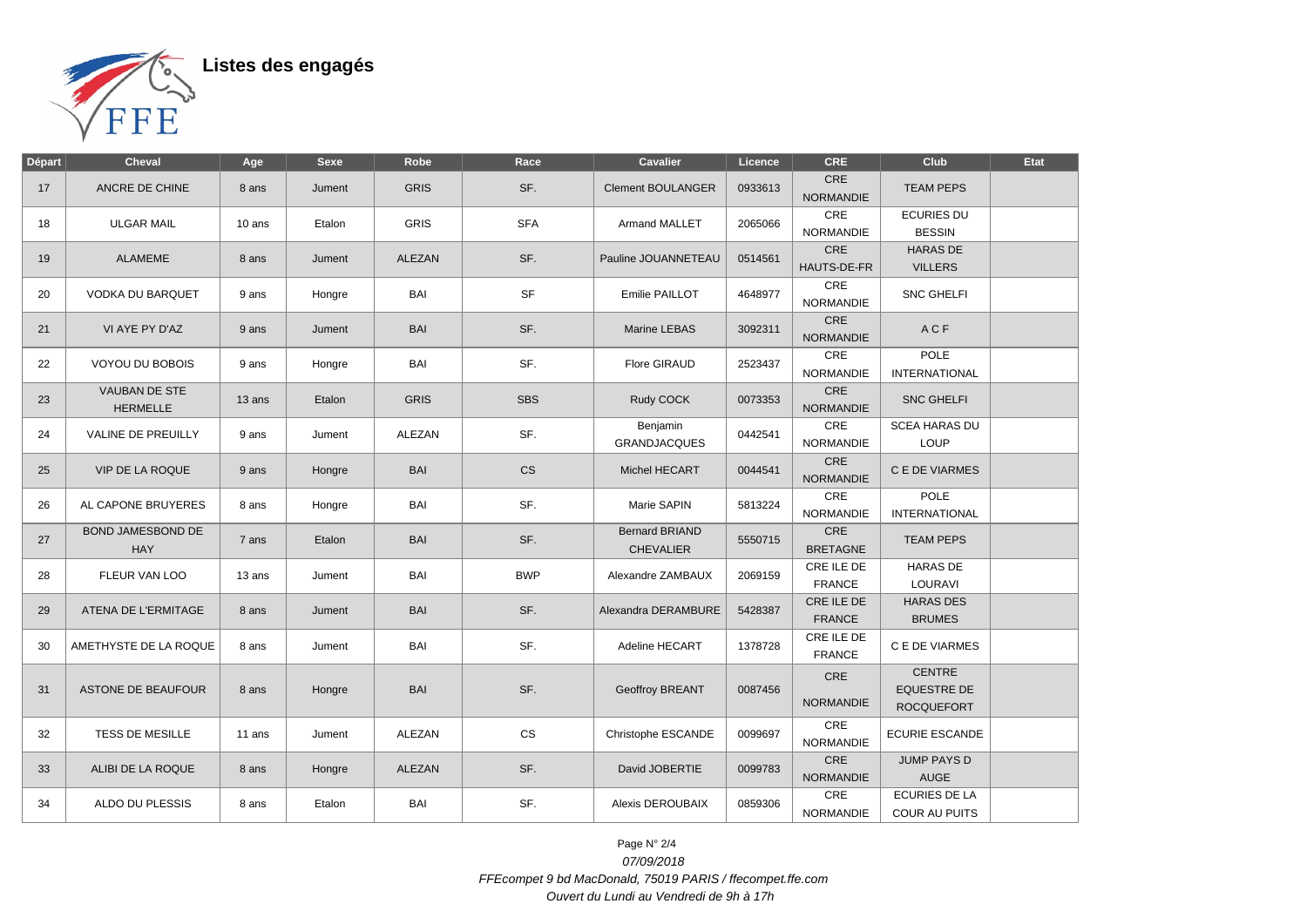

Listes des engagés

| Départ | <b>Cheval</b>                              | Age      | <b>Sexe</b> | Robe                          | Race        | <b>Cavalier</b>                           | Licence | <b>CRE</b>                     | Club                                        | Etat |
|--------|--------------------------------------------|----------|-------------|-------------------------------|-------------|-------------------------------------------|---------|--------------------------------|---------------------------------------------|------|
| 35     | <b>SUBLIM DES</b><br>GREZILS*TENDERCAPITAL | 12 ans   | Etalon      | <b>ALEZAN</b>                 | <b>SFB</b>  | <b>Gilbert DOERR</b>                      | 0373079 | CRE<br><b>NORMANDIE</b>        | <b>EARL ECURIES</b><br><b>GILBERT DOERR</b> |      |
| 36     | AMBASSADEUR DES TESS                       | 8 ans    | Hongre      | ALEZAN                        | SF.         | Zoe DARNANVILLE                           | 2421488 | CRE<br><b>NORMANDIE</b>        | TEAM ELEVAGE<br><b>FAMILY</b>               |      |
| 37     | UTWO D'ESQUELMES                           | $10$ ans | Etalon      | <b>BAI CERISE</b>             | <b>SFB</b>  | <b>Robert BREUL</b>                       | 0152313 | <b>CRE</b><br><b>NORMANDIE</b> | <b>POLE</b><br><b>INTERNATIONAL</b>         |      |
| 38     | <b>VENDETTA DES SALINES</b>                | 9 ans    | Jument      | BAI                           | SF.         | Sophie BASSELIER                          | 2394607 | CRE ILE DE<br><b>FRANCE</b>    | C H DE L ANCIEN<br><b>RELAIS</b>            |      |
| 39     | I'M QUITE BRIGHT                           | 11 ans   | Jument      | <b>GRIS</b>                   | SWB         | Valentin MARCOTTE                         | 0331167 | CRE<br>HAUTS-DE-FR             | <b>ECURIE DE LA</b><br><b>BUQUEUSE</b>      |      |
| 40     | <b>BOLERO DE BEAUFOUR</b>                  | 7 ans    | Etalon      | <b>GRIS</b>                   | SF.         | Fabien DE ROBILLARD                       | 0930790 | <b>CRE</b><br><b>NORMANDIE</b> | S H DE GACE                                 |      |
| 41     | <b>TILDA DE MARS</b>                       | 11 ans   | Jument      | <b>ALEZAN</b>                 | <b>SFA</b>  | Ninon DECAQUERAY                          | 2720704 | CRE<br><b>NORMANDIE</b>        | LA MANGEOIRE                                |      |
| 42     | <b>CRISTAL CLEAR Z</b>                     | 9 ans    | Hongre      | BAI                           | Z           | <b>Clement BOULANGER</b>                  | 0933613 | CRE<br><b>NORMANDIE</b>        | <b>TEAM PEPS</b>                            |      |
| 43     | <b>VENTURA MAIL</b>                        | 9 ans    | Jument      | <b>BAI</b>                    | SF.         | <b>Armand MALLET</b>                      | 2065066 | <b>CRE</b><br><b>NORMANDIE</b> | <b>ECURIES DU</b><br><b>BESSIN</b>          |      |
| 44     | D. (alias DAKAR)                           | 10 ans   | Etalon      | BAI                           | <b>KWPN</b> | Pauline JOUANNETEAU                       | 0514561 | CRE<br>HAUTS-DE-FR             | <b>HARAS DE</b><br><b>VILLERS</b>           |      |
| 45     | QUIETIME                                   | 9 ans    | Hongre      | <b>BAI</b>                    | <b>HAN</b>  | <b>Emilie PAILLOT</b>                     | 4648977 | CRE<br><b>NORMANDIE</b>        | <b>SNC GHELFI</b>                           |      |
| 46     | <b>UPERCUT D'AJON</b>                      | 10 ans   | Etalon      | <b>NOIR</b><br>PANGARE        | <b>SFA</b>  | Marine LEBAS                              | 3092311 | CRE<br><b>NORMANDIE</b>        | ACF                                         |      |
| 47     | ELDORADO V                                 | 9 ans    | Hongre      | <b>BAI</b>                    | <b>OES</b>  | <b>Flore GIRAUD</b>                       | 2523437 | CRE<br><b>NORMANDIE</b>        | <b>POLE</b><br><b>INTERNATIONAL</b>         |      |
| 48     | COUP DE FOUDRE DES<br><b>ERABLE</b>        | 10 ans   | Hongre      | <b>BAI FONCE</b>              | <b>OES</b>  | Rudy COCK                                 | 0073353 | CRE<br><b>NORMANDIE</b>        | <b>SNC GHELFI</b>                           |      |
| 49     | <b>CAVIAR DE L'HERIBUS</b>                 | 10 ans   | Hongre      | <b>BAI</b>                    | <b>SBS</b>  | Benjamin<br><b>GRANDJACQUES</b>           | 0442541 | <b>CRE</b><br><b>NORMANDIE</b> | <b>SCEA HARAS DU</b><br><b>LOUP</b>         |      |
| 50     | VINTADGE DE LA ROQUE                       | 9 ans    | Hongre      | BAI                           | SF.         | Michel HECART                             | 0044541 | CRE<br><b>NORMANDIE</b>        | C E DE VIARMES                              |      |
| 51     | <b>TSAR DE KERSER</b>                      | 11 ans   | Hongre      | <b>ALEZAN</b><br><b>BRULE</b> | <b>SFB</b>  | Marie SAPIN                               | 5813224 | CRE<br><b>NORMANDIE</b>        | <b>POLE</b><br><b>INTERNATIONAL</b>         |      |
| 52     | <b>BABELLE KERVEC</b>                      | 7 ans    | Jument      | <b>NOIR</b>                   | SF.         | <b>Bernard BRIAND</b><br><b>CHEVALIER</b> | 5550715 | CRE<br><b>BRETAGNE</b>         | <b>TEAM PEPS</b>                            |      |

Page N° 3/4 07/09/2018 FFEcompet 9 bd MacDonald, 75019 PARIS / ffecompet.ffe.com Ouvert du Lundi au Vendredi de 9h à 17h